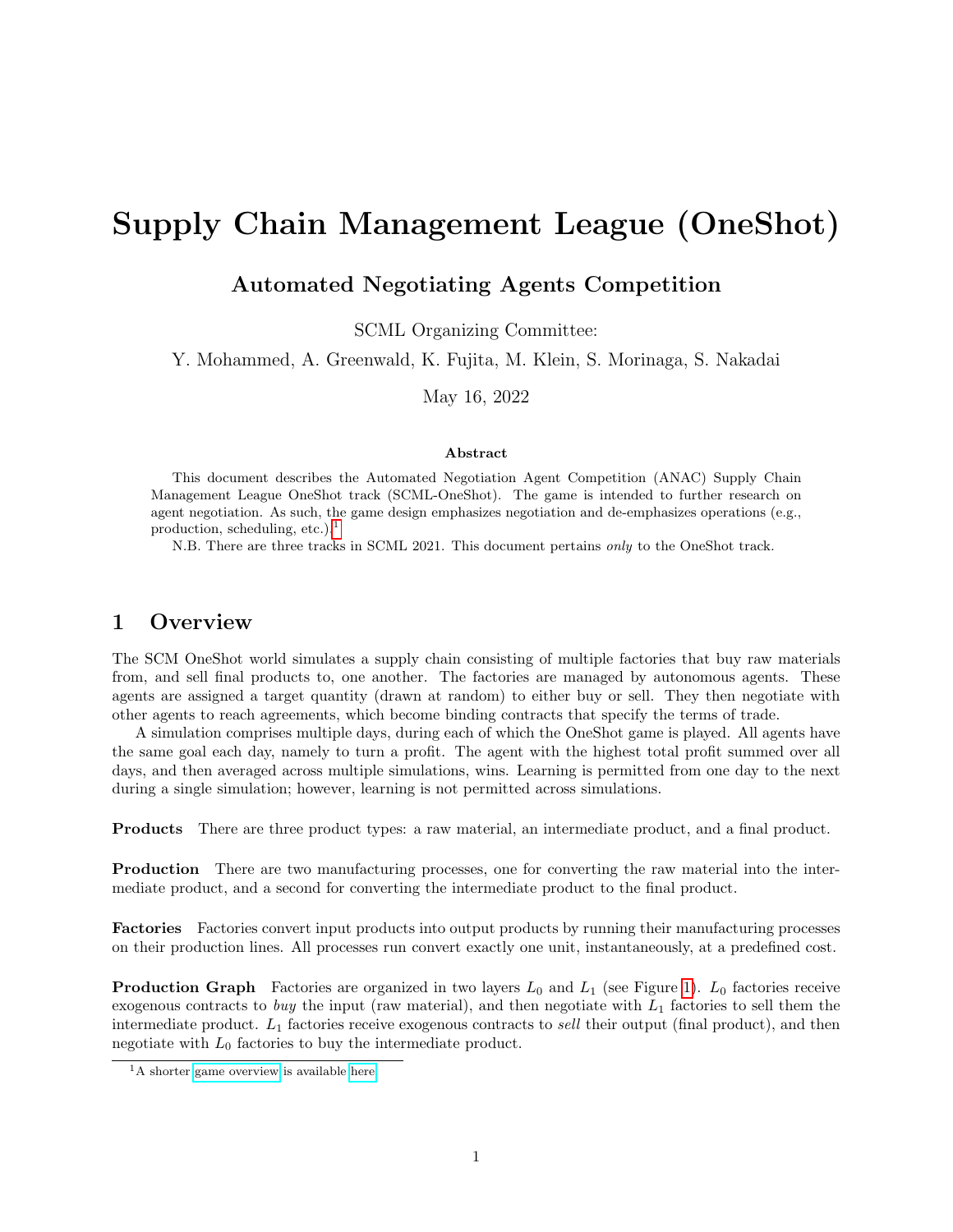<span id="page-1-0"></span>

Figure 1: SCML-OneShot world. Each factory is represented by an agent, whose goal to negotiate buy and sell contracts that maximize profits.

Agents The agents in the SCM world function as **factory managers**. They negotiate to reach agreements to buy and sell the intermediate product, which automatically become binding as contracts.

Negotiation Protocol Agreements are negotiated using a variant of the bilateral alternating offers protocol, typical of ANAC competitions [\[1,](#page-14-0) [2\]](#page-15-0). Each offer specifies a buyer, a seller, a quantity, and a unit price. The sequences of offers and counteroffers in a negotiation are private to the negotiating parties.

Utility Functions An agent's utility function represents its profits. As such, it is simply the total revenue it receives from any sales less its total expenses, the latter of which includes the contracted cost of the input product as well as the agent's private production costs, disposal costs, and shortfall penalties.

N.B. While each agent's production costs, disposal costs, and shortfall penalties are private information, the distributions from which these values are sampled are common knowledge.

Trading Price The trading price (tp) of a product is a weighted average of its past prices, which weighs newer contract prices more heavily than older ones. The trading price is used by the simulator to set the price range of all negotiations, and for calculating penalties.

Balances Factories have an associated balance—seeded at the start of the game with some finite amount from which they withdraw to pay for supplies, etc., and into which their sales revenue is deposited.

Bulletin Board The SCM world contains a world-readable bulletin board (see Figure [2\)](#page-2-0) that conveys both static and dynamic information about the game environment and all factories over the course of the simulation.

The static information includes the simulator settings (e.g., number of simulated days), and product information, namely a list of the consumers and producers of all products (i.e., all factory's positions in the production graph), and the initial trading prices (called catalog prices).

The dynamic information includes a trading price list (per product), which reports a weighted average of each product's past prices; and a financial reports section (also per agent), which is updated only periodically, that summarizes the financial standing of all factories (e.g., their balances).

Finally, the bulletin board also contains an exogenous contract summary, which reports the total quantity and average unit price of exogenous contracts each day.

The Simulation Each simulation of the SCM world runs for multiple (say, 100) days. Before the first day, each agent is assigned a production cost. During each day:

1. The world generates exogenous contracts, and samples disposal costs and shortfall penalties for all agents from their corresponding distributions.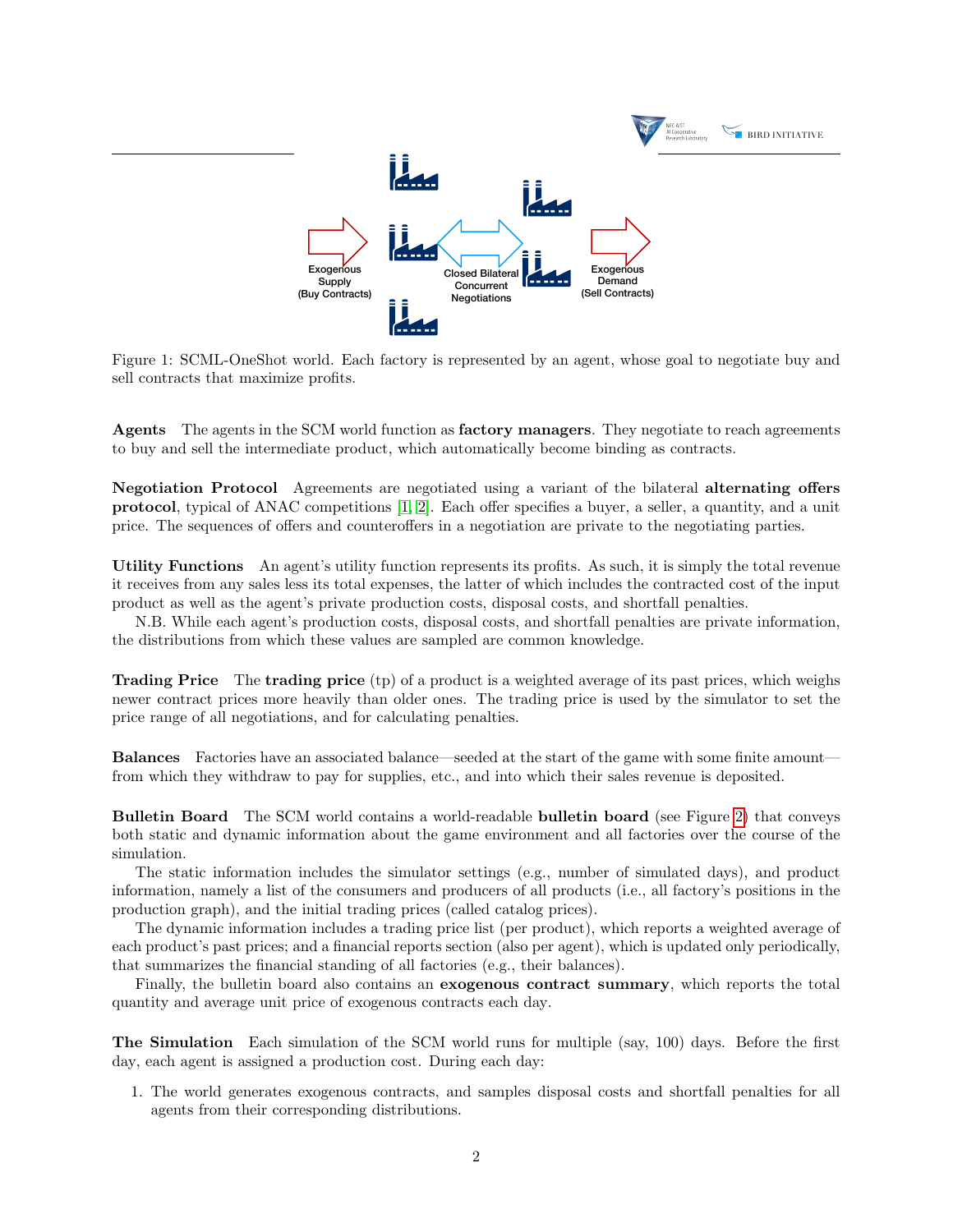<span id="page-2-0"></span>

Figure 2: The bulletin board includes Simulator Settings, Product Information (includes trading prices, catalog prices, and exogenous contract summaries), Financial Reports, and the Breach List.

- 2. Agents engage in multiple (say, 20) rounds of negotiations with their negotiating partners. They can also read the bulletin board.
- 3. All contracts are executed: i.e., products are moved from the seller's inventory to the buyer's, and money is moved from the buyer's account to the seller's.<sup>[2](#page-2-1)</sup>
- 4. The bulletin-board is updated, most notably to reflect new trading prices, updated financial reports, and the day's exogenous contract summaries.

Differences from SCML 2021 The SCML OneShot 2022 game has the same rules as SCML OneShot 2021 with one exception: The standard alternating offers protocol is used for all negotiations instead of the modified version used in 2021 (See section [3](#page-3-0) for details).

## 2 Game Entities

We start by describing the components of the SCM world, namely the environment and the agents. By the environment, we mean the manufacturing structure—what can be manufactured and how. By the agents, we mean autonomous entities that make decisions about what to buy and what to sell.

#### 2.1 The Environment

The manufacturing structure of an SCM world—what can be manufactured and how—is represented by a production graph. This graph comprises a set of products  $P$  and a set of manufacturing processes M, and specifies which inputs and processes are used to produce which outputs.

Although the SCM world supports directed acyclic graphs,<sup>[3](#page-2-2)</sup> the production graph used in OneShot is a chain, with but one raw material, one intermediate product, and one final product. Correspondingly, there are two manufacturing processes, each one advancing the product one level in the chain. These manufacturing

<span id="page-2-1"></span><sup>2</sup>Contracts are executed in order, starting from the raw material and ending with the final product. Production is run in the same order, which guarantees the accuracy of the utility functions. (See Equation [5.](#page-6-0))

<span id="page-2-2"></span><sup>3</sup>See <http://www.yasserm.com/scml/scml.pdf> (Chapter 1) for a detailed description of the space of manufacturing structures.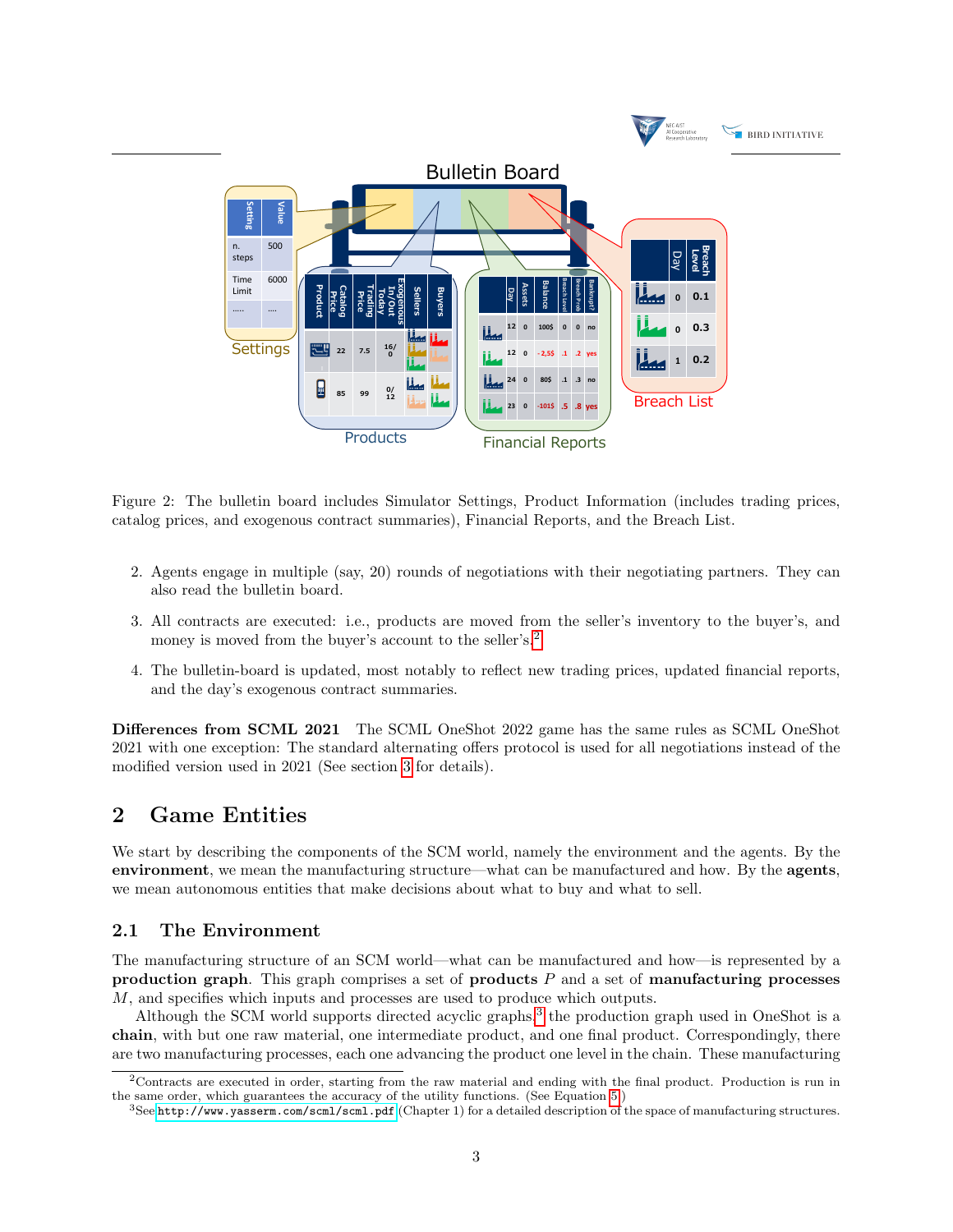

processes are instantaneous in OneShot. They transpire as soon as all the day's negotiations end, at which point all resulting products are delivered (instantaneously) as well.

Each factory in the SCM world operates at exactly one of the two levels in the chain, running one of the two manufacturing processes on its various production lines. In OneShot, all factories are endowed with the same number of lines  $(\lambda)$ ,<sup>[4](#page-3-1)</sup> but product costs vary across levels, and across factories/manufacturing processes at the same level in the chain. In all SCML tracks, production becomes more and more costly, on average, the closer a product comes to being finished.

#### 2.2 Agents: The Decision-Makers

Manufacture and trade in the SCM world are directed by autonomous, decision-making agents, who function as factory managers. As such, at the start of a simulation, each agent is assigned a single factory to manage. The factory that agent a manages is announced publicly, but each factory's manufacturing profile. most importantly the cost  $m_a$  of running its manufacturing process, is private information, known only to its factory manager (i.e., the agent).

As agents/factories in OneShot do not accrue inventory, agents that overprovision incur disposal costs at the end of a day, while agents that underproduce incur shortfall penalties. In addition to its manufacturing profile (i.e., the number of lines, the manufacturing process, and the production cost), an agent's private profile also contains four parameters indicative of its disposal costs and shortfall penalties, namely the mean and standard deviation of a normal distribution corresponding to each. Each day, a particular disposal cost and shortfall penalty is sampled from these distributions.

Each agent/factory is also assigned an initial balance at the start of the game (i.e., an initial endowment) that it can spend buying inputs and paying for production. This initial balance is the same for all the factories at a given level in OneShot, so it is known with certainty to all factory managers at this level, but not to their trading partners at adjacent levels. Throughout a simulation, the only state that agents maintain from one day to the next is their balance.

## <span id="page-3-0"></span>3 Negotiation

At a high-level, negotiating to reach an agreement proceed as follows:

- 1. Every day one negotiation is started between every  $L_0$  agent and every  $L_1$  agent. Negotiation proceeds via the alternating offers protocol (see Section [3.1\)](#page-3-2).
- 2. If the negotiation successfully reaches an agreement, that agreement is binding.

#### <span id="page-3-2"></span>3.1 Mechanism

The negotiation mechanism adopted by SCML 2022 [\[3\]](#page-15-1) is a variant of Rubinstein's alternating offers protocol [\[4\]](#page-15-2). It involves two agents, who take turns making offers for a finite number of rounds and/or seconds. One agent opens the negotiation with an offer, after which the other agent takes one of the following actions:

- 1. Accepts the offer
- 2. Responds with a counteroffer, thus rejecting and overriding the previous offer
- <span id="page-3-1"></span>3. Walks away, thus declaring an end to the negotiation, without having reached an agreement

<sup>4</sup> In future iterations of the game, a single factory may be operate at multiple levels in the chain, and/or be capable of running different manufacturing processes on its various production lines (even at the same level).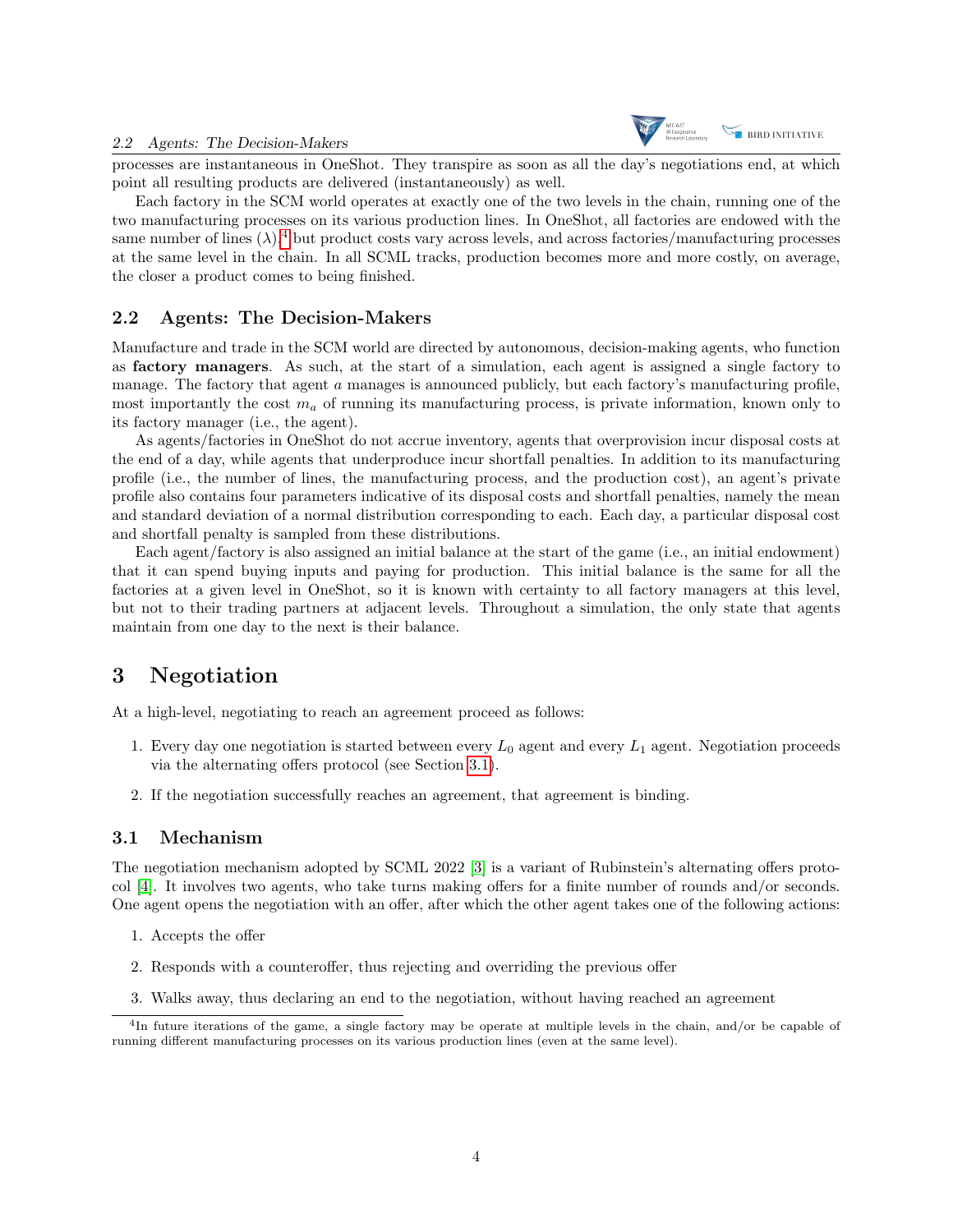

This process repeats until either an agreement or a deadline is reached. To reach an agreement, one party must accept the offer proposed by its partner. If no agreement is reached by the deadline, the negotiation  $\text{fails}^5$  $\text{fails}^5$ .

All negotiations in the SCM world must be completed within a fixed number of rounds (e.g., 100) and within a fixed amount of time (e.g., 2 minutes). Additionally, each agent has a fixed amount of time (e.g., 10 seconds) in which to respond to an offer or propose a new one.

Note that anything pertaining to negotiations between agents is private information. No other agents except those negotiating see any intermediate offers or responses, nor any final agreed-upon contracts.

Important features to keep in mind about negotiations in SCML:

- All negotiations at a given day proceed in one direction. This means that either all negotiations are opened by the offer from  $L_1$  agents or all of them are opened by offers from  $L_0$  agents.
- It is not guaranteed that the opening agent will be the same everyday. This means that some days  $L_1$ agents will start all negotiations and in some other days  $L_0$  agents will start all negotiations.
- You should not assume that all negotiations proceed at the same speed. This means that a negotiation between agent A and B can be on round 10 while another between agent A and agent  $C$  can be on round  $5^{6}$  $5^{6}$  $5^{6}$ .

#### 3.2 Data Structures

A negotiation agenda  $\nu$  is a tuple  $(p_{\nu}, q_{\nu})$ , where:

**Negotiation Issues** All negotiations (between  $L_0$  and  $L_1$  agents) have the following issues:

Unit Price an integer between  $\lfloor t^{p(s-1)/\kappa} \rfloor$  and  $\lceil \kappa t^{p(s)} \rceil$ , where  $\kappa > 0$  is a configuration parameter and  $tp(s)$  is the trading price of the intermediate product (see Section [4\)](#page-5-0).

**Quantity** an integer between 1 and  $\lambda_a$  (where  $\lambda_a$  is the number of lines in factory a).

An offer *o* is a tuple  $(p_o, q_o)$  consisting of a unit price  $p_o$  and a quantity  $q_o$ . Note that the precise value of each issue must be precisely specified in an offer; offers cannot include any ranges.

A contract c is a tuple  $(s_c, b_c, o_c, \ldots)$ , where

**Seller**  $s_c \in \mathcal{A}$  The seller agent (an  $L_0$  agent).

**Buyer**  $b_c \in \mathcal{A}$  The buyer agent (an  $L_1$  agent).

**Offer**  $o_c$  The agreed upon offer.

An exogenous contract is a contract in which one of the buyer or the seller is the simulator. Each exogenous input contract issued to an  $L_0$  agent a includes a quantity of the raw material constrained not to exceed  $\lambda_a$ , and its unit price. Exogenous output contracts issued to  $L_1$  agents are similar in structure, but pertain to the final product rather than the raw material.

#### 3.3 Bankruptcy and Contract Breaches

All contracts in OneShot are binding. Moreover, agents honor all buy contracts, whether or not they have sufficient funds. Likewise, they honor all sell contracts, whether or not they have the requisite input products, or the funds to cover production costs.

<span id="page-4-0"></span><sup>&</sup>lt;sup>5</sup>In SCML 2021, negotiators did not know which of them would initiate the negotiation because a random offer from one of them was dropped at the first round. In SCML 2022, the standard alternating offers protocol will be used with no such measures.

<span id="page-4-1"></span><sup>&</sup>lt;sup>6</sup>In SCML 2022, it is the case that all negotiations proceed at the same speed though.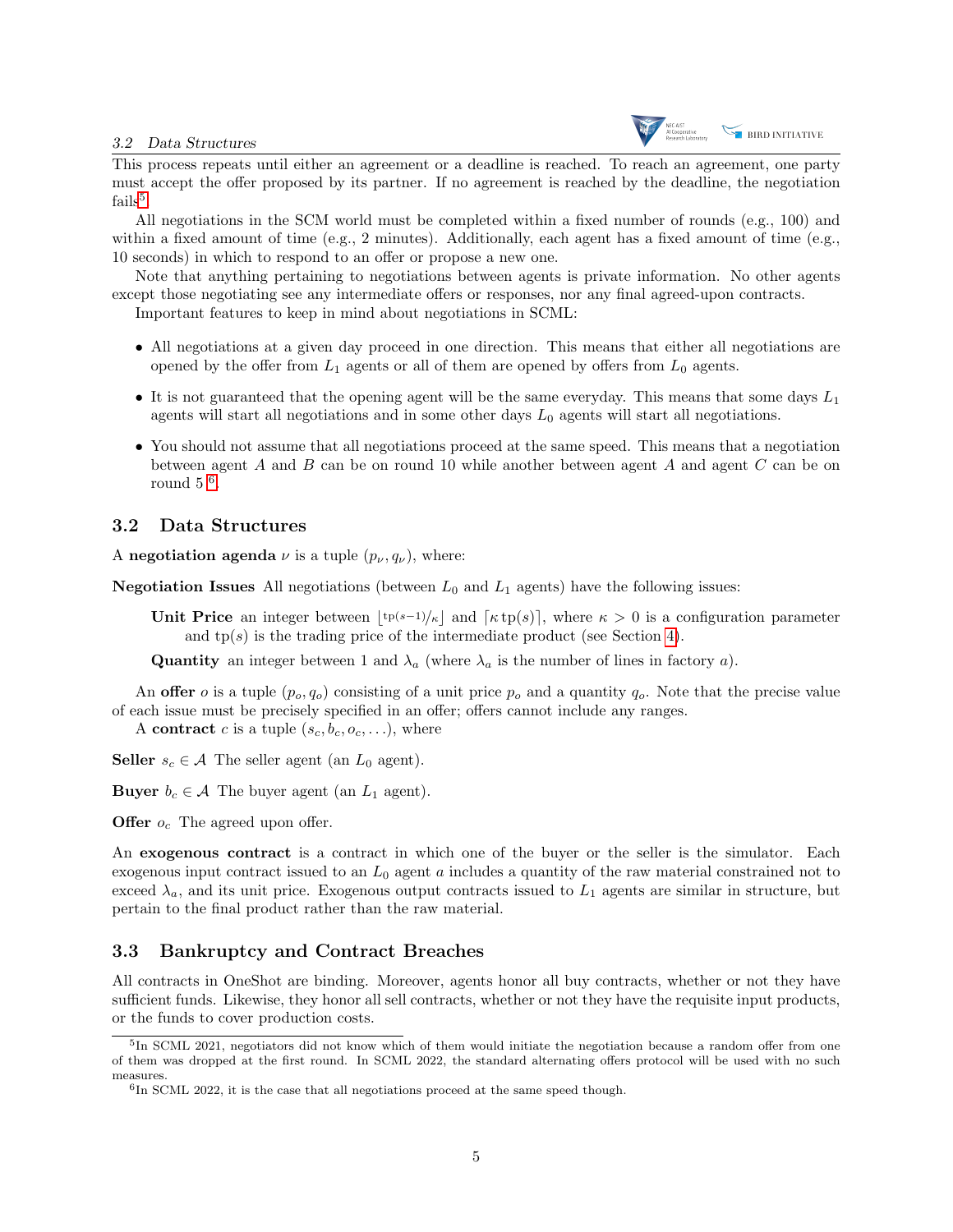

If, at the end of a day, an agent's balance is negative (i.e., it did not have sufficient funds), it is declared bankrupt. Bankrupt agents cannot engage in any further negotiations; their balance is frozen (at a negative value) for the remainder of the simulation.

A breach occurs if ever an agent commits to selling more of a product during a day than it can produce, either because of an insufficient quantity of input product or manufacturing lines. An agent that commits a breach incurs shortfall penalties, which are intended to mimic the idea of an agent scrambling somehow to make good on a promise.

N.B. Since all contracts are honored in OneShot, each agent's utility function calculation is independent of all the others'.

## <span id="page-5-0"></span>4 Utility Functions

An agent's utility function represents its profits. As such, it is simply the total revenue it receives from any sales less its total expenses, the latter of which includes the contracted cost of the input product as well as the agent's private production costs, disposal costs, and shortfall penalties.

In this section, we present the decision problem embedded in computing an agent's profits, which is used to determine which buy and sell contracts the agent can satisfy, given its finite balance and limited production capabilities. We then explain how how these decisions feed into the agent's utility.

At the start of each day, each agent is issued an exogenous contract. Moreover, at the end of each day, each agent will have a set of negotiated input and output contracts. We refer to the set of negotiated input (output) contracts together with the exogenous input (output) contracts for agent a as  $C_a^{\text{in}}$  ( $C_a^{\text{out}}$ ).

**Decision Problem** Because agent a can only buy what it can afford, and its balance  $b_a$  is finite, we define the set of satisfiable input contracts  $C_a^{*in} = \{(p_c, q_c^{*in})\} \subseteq \{(p_c, q_c^{in})\} = C_a^{in}$  that minimize costs as follows:

$$
C_a^{*in} \in \underset{\tilde{C}^{in} \subseteq C_a^{in}}{\arg \min} \sum_{c \in \tilde{C}^{in}} p_c q_c^{*in}
$$
\ns.t.  
\n
$$
q_c^{*in} \le q_c^{in}, \forall c \in \tilde{C}^{in}
$$
\n
$$
\sum_{c \in \tilde{C}^{in}} (p_c + m_a) q_c^{*in} \le b_a
$$
\n(1)

<span id="page-5-1"></span>The variable  $q_c^{*in}$  denotes the optimal quantity of the input product that it is feasible for a to buy to satisfy contract c, subject to the constraint that this quantity is *producible*, meaning the agent does not spend more than its balance buying its total producible quantity and converting its inputs to outputs.

Calculating  $C_a^{*in}$  is actually easy. It can be accomplished greedily by sorting all input contracts in ascending order by price, and then inserting them into  $C_a^*$  as long as the balance constraint is not violated. Note that only the quantity of the last *satisfied* contract c in the sorted list is potentially less than  $q_c^{\text{in}}$ .

We write  $Q^{*in} = \sum_{c \in C_a^{*in}} q_c^{*in}$  to denote the total quantity of the input product the agent considers buying and converting into outputs, as a result of executing this greedy algorithm. Similarly, we write  $Q^{\text{in}} = \sum_{c \in C_a^{\text{in}}} q_c^{\text{in}}$  to denote the total quantity of the input product the agent contracted to buy.

Because agent a can only sell what it can produce, we define the set of satisfiable output contracts  $C_a^*$ <sup>out</sup>  $\equiv \{(p_c, q_c^{\text{out}})\}\subseteq \{(p_c, q_c^{\text{out}})\}=C_a^{\text{out}}$  that maximize revenue as follows:

$$
C_{a}^{*} \in \underset{\tilde{C}^{\text{out}} \subseteq C_{a}^{\text{out}}}{\tilde{C}^{\text{out}} \subseteq C_{a}^{\text{out}}} \sum_{c \in \tilde{C}^{\text{out}}} p_{c} q_{c}^{*} \text{out}
$$
\ns.t. 
$$
q_{c}^{*} \leq q_{c}^{\text{out}}, \forall c \in \tilde{C}^{\text{out}}
$$
\n
$$
\sum_{c \in \tilde{C}^{\text{out}}} q_{c}^{*} \leq \lambda_{a}
$$
\n
$$
\sum_{c \in \tilde{C}^{\text{out}}} q_{c}^{*} \leq Q^{* \text{in}}
$$
\n
$$
(2)
$$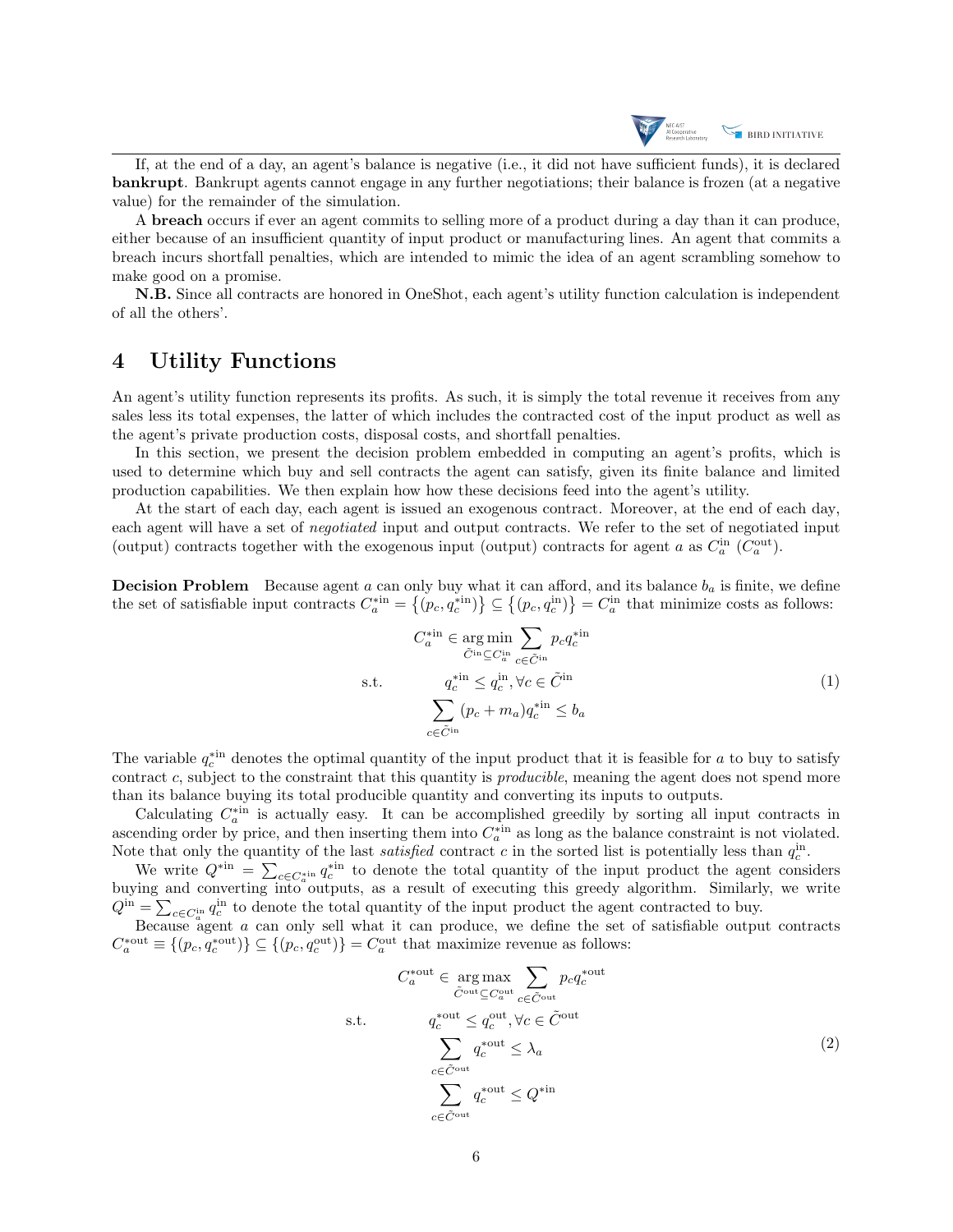

The variable  $q_c^*$  denotes the optimal quantity of the output product that it is feasible for a's factory to produce to satisfy contract  $c$ , subject to two constraints, which together ensure that  $a$  does not produce beyond its means: 1. it cannot produce a quantity greater than its number of lines; and 2. it cannot produce a greater quantity of output product than its total producible quantity of input product, which we take to be the optimal quantity  $Q^{*in}$  a can afford to produce, as per Equation [1.](#page-5-1)

Calculating  $C_a^*$ <sup>out</sup> is also easy. It can be accomplished greedily by sorting all output contracts in descending order by price, and then inserting them into  $C_a^*$  as long as the constraints are not violated, with (as above) only the quantity of the last *satisfied* contract c in the sorted list potentially less than  $q_c^{\text{out}}$ .

We write  $Q^{*}$ <sup>\*out</sup> =  $\sum_{c \in C_o^{*}$ <sup>out</sup> denote the total quantity of the output product the agent produces and sells, as a result of executing this greedy algorithm. Similarly, we write  $Q^{out} = \sum_{c \in C_q^{out}} q_c^{out}$  to denote the total quantity of the output product the agent contracted to sell.

Putting it all together, the decisions made via this two-step greedy approach to deciding what to buy (among all buy contracts) and what to sell (among all sell contracts) comprise  $C_a^*$  and  $Q^{*}$ <sup>out</sup>.

**Penalties** As all agents in OneShot buy all input products  $Q^{in}$ , they may be left with excess inventory when  $Q^{in} > Q^{*out}$ . Similarly, as agents sell all output products they manage to produce  $(Q^{*out})$ , they experience a shortfall when  $Q^{\text{out}} > Q^{* \text{out}}$ . Agents incur penalties in their utilities based on the differences between the amount they contracted to buy (sell) and the amount they actually buy (produce/sell):

$$
Q_a^{\text{excess}} = \max\{0, Q^{\text{in}} - Q^{\text{out}}\}\tag{3}
$$

$$
Q_a^{\text{shortfall}} = \max\{0, Q^{\text{out}} - Q^{\text{out}}\}\tag{4}
$$

Utility Function Agent a's utility  $u_a$  can now be defined as a's profits, i.e., its revenue less its costs and its penalties:[7](#page-6-1)

<span id="page-6-0"></span>
$$
u_a(C_a^{\text{in}}, C_a^{\text{out}}) = \underbrace{\sum_{c \in C_a^{\text{out}}} p_c q_c^{\text{out}} - \sum_{c \in C_a^{\text{in}}} p_c q_c^{\text{in}} - m_a Q^{\text{out}} - \underbrace{(\alpha_a \operatorname{tp}(\rho_a^{\text{in}}, d) Q_a^{\text{excess}} + \beta_a \operatorname{tp}(\rho_a^{\text{out}}, d) Q_a^{\text{shortfall}})}_{\text{total penalties}}}_{\text{total penalties}} \,,\tag{5}
$$

where  $\rho_a^{\text{in}}$  and  $\rho_a^{\text{out}}$  are factory a's input and output products, respectively, and  $tp(\rho, d)$  is the **trading price** of product  $\rho$  on day  $d$ , defined below.

 $\sum_{c \in C_a^*}$ out  $p_c q_c^*$ <sup>out</sup> The total **revenue** it earns by selling its outputs.

 $\sum_{c \in C_a^{\text{in}}} p_c q_c^{\text{in}}$  The total cost it incurs to buy its inputs.

- $m_a Q_a^*$ <sup>out</sup> The production cost. Note that factories produce exactly what they can sell on the current day, as inventory does not carry over from one day to the next.<sup>[8](#page-6-2)</sup>
- $\alpha_a$  tp( $\rho_a^{\text{in}}$ , d)  $Q_a^{\text{excess}}$  The total buy-side **penalty**, which is incurred on any output products that are not sold. Note that these penalties depend on the trading price of the input product.
- $\beta_a$  tp( $\rho_a^{\text{out}}$ , d)  $Q_a^{\text{shortfall}}$  The total sell-side **penalty** incurred by the factory for failing to deliver its output product. Note that these penalties depend on the trading price of the output product.

<span id="page-6-2"></span><span id="page-6-1"></span><sup>&</sup>lt;sup>7</sup>The term in red, namely  $C_a^{\text{in}}$ , indicates that agents buy *all* inputs they contracted to buy.

 ${}^8$ Equation [1](#page-5-1) ensures that the agent *can* produce output products corresponding to all its input products, but Equation [5](#page-6-0) assumes production of only those output products the agent sells.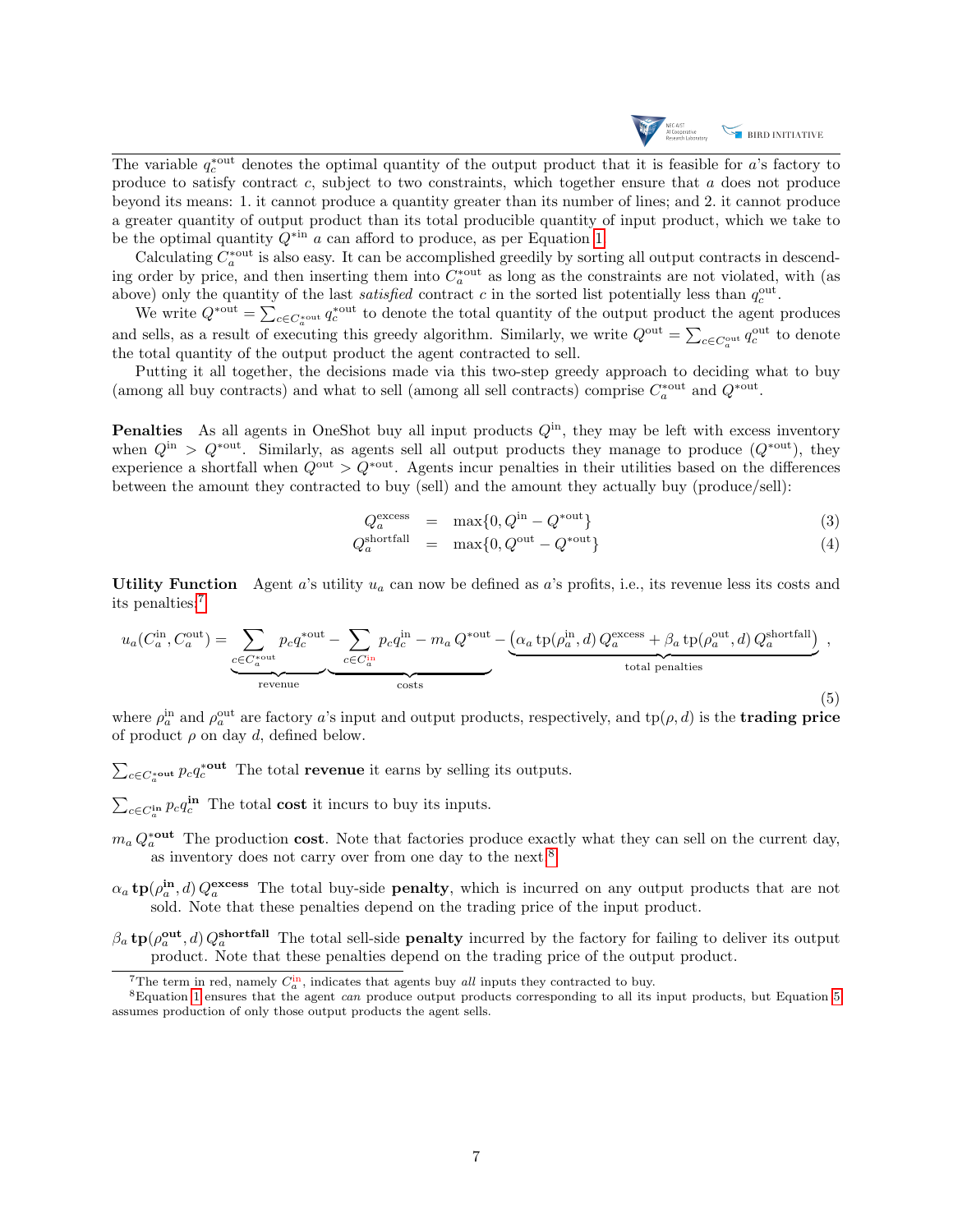

**Trading Prices** The trading price (tp) for product  $\rho$  at the beginning of day d is calculated as follows:

<span id="page-7-0"></span>trading price(
$$
\rho, d
$$
) = tp( $\rho, d$ ) =  $\frac{\gamma^d Q_{-1}(\rho) \cot(\rho) + \sum_{i=0}^{d-1} \gamma^{d-i} Q_i(\rho) \mu_i(\rho)}{\gamma^d Q_{-1}(\rho) + \sum_{i=0}^{d-1} \gamma^{d-i} Q_i(\rho)}$ , (6)

where  $cat(\rho)$  is the catalog price of product  $\rho, \gamma \in [0, 1]$  is a discount factor (*trading price discount factor*),  $Q_{-1}(\rho)$  is a weight representing the *effective* quantity that is represented by the catalog price (*prior catalog*) price quantity),  $Q_i(\rho)$  is the total quantity of product p traded on day i (in contracts executed even partially on that day), and  $\mu_i(\rho)$  is the average price per item at which product p traded on day i. More specifically,

$$
Q_i(\rho') = \sum_{\{c \in C^i | c, \rho = \rho'\}} c.\bar{q} \quad \text{and} \quad \mu_i(\rho') = \frac{\sum_{\{c \in C^i | c, \rho = \rho'\}} c.\bar{q} \times c.p}{Q_i(\rho')} ,
$$

where  $C^i$  is the set of all agreements reached on day i, c.  $\rho$  is the product traded via contract c, c. p is the unit price of contract c, and c. $\bar{q}$  is the actual quantity exchanged (which is less than the agreed upon quantity whenever a breach occurs).

### 5 Information

Some of the information in an SCML simulation is private to the agents to which it is germane (e.g., balances), while other information is public (e.g., trading prices). Moreover, some of the private information is summarized for public consumption periodically.

#### 5.1 Private Information

All negotiations and ensuing contracts are private to the parties involved. All agents' profiles are also private. In OneShot, these profiles are characterized by five numbers: production cost, and the mean and standard deviation of disposal costs and the shortfall penalty.

Additionally, an agent's state information is private. This state includes the agent's current account balance, its current disposal costs and shortfall penalty, and its exogenous contracts.

#### 5.2 Public Information

The SCM world maintains a bulletin board that broadcasts all public information. Some of this information is static, such as the simulator settings (see Table [1\)](#page-11-0). Other information is dynamic.

The simulator publishes three types of dynamic information on the bulletin board regularly: the market's status, the agents' status (in the form of financial reports), and the breach list.

Market Status The simulator publishes the following market statistics on the bulletin board at the end of every simulation day for each product:

Exogenous Contract Summaries The total quantity and average price across all exogenous contracts.

Trading Prices The current trading price (See Equation [6\)](#page-7-0), which is a weighted sum of past trading prices.

Financial Reports The simulator also publishes information about each agent's financial status every reporting period days. These reports include the agent's current balance, the value of its inventory (which is always zero in OneShot), whether or not it is bankrupt,<sup>[9](#page-7-1)</sup> and two indicators of its past breaches:

Breach probability The fraction of the agent's contracts that it has breached thus far in the simulation.

<span id="page-7-1"></span><sup>9</sup>Unlike in the standard SCML world, there is no need in OneShot to notify agents immediately about another agent's bankruptcy, or liquidate (e.g., via a spot market) and compensate others, because there are never any outstanding contracts.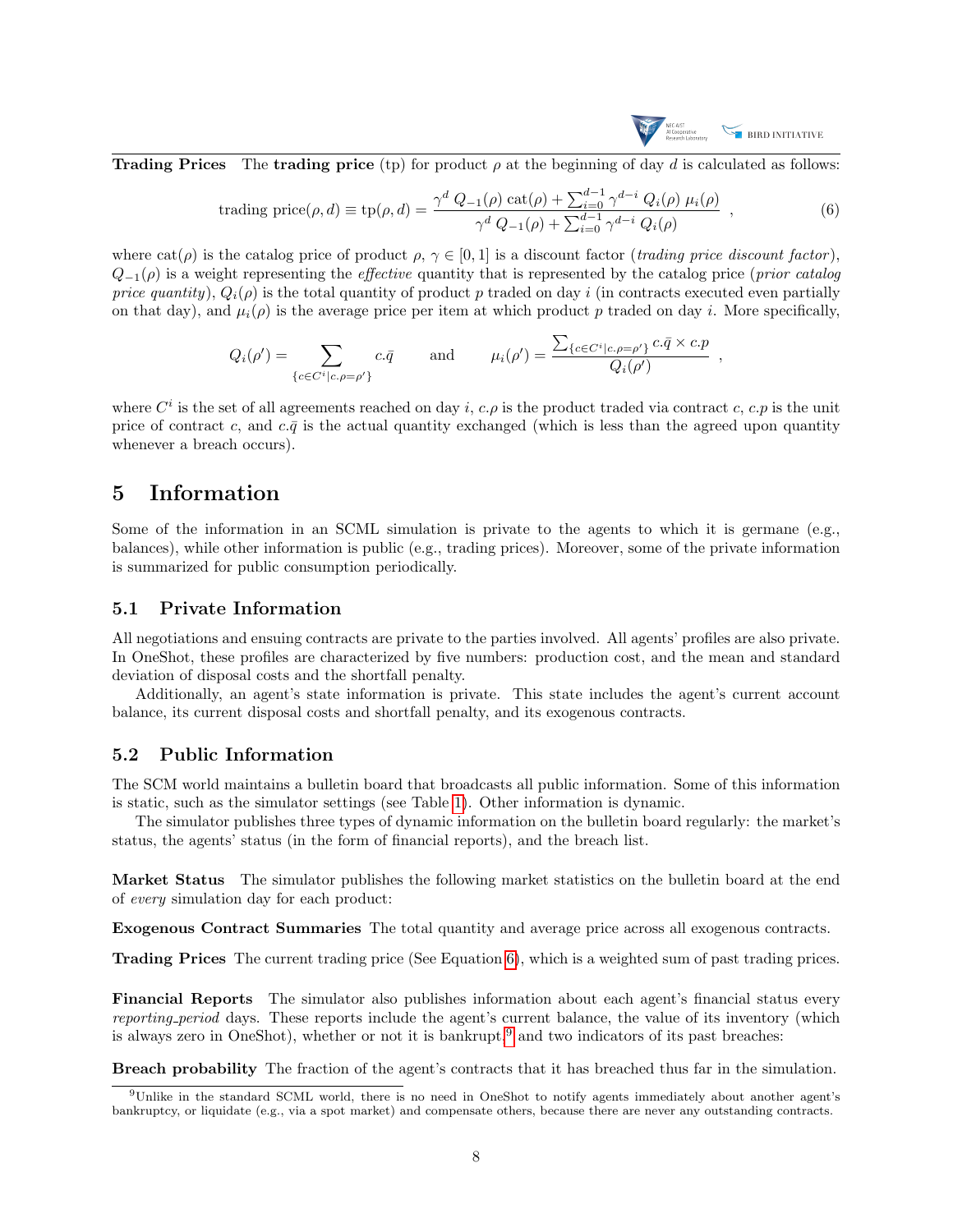

Breach Level The agent's breach level averaged across all days. The breach level on any given day is calculated as  $(Q_s-Q_p)/Q_s$ , where  $Q_s$  is the total quantity the agent committed to selling and  $Q_p$  is the total quantity it can produce.

Breach List Finally, the simulator publishes a list of all breaches committed by all agents each day. Each entry in this list is an agent name and its breach level that day.

## <span id="page-8-2"></span>6 Simulation Steps

<span id="page-8-1"></span>

Figure 3: Order of execution of events during a simulation.

All SCM agents implement an initialization function and a step function. The former is called by the simulator to initialize agents' behavior, before day zero.<sup>[10](#page-8-0)</sup> After initialization, the simulator repeats the following loop every day, which calls the agents' step functions, among other things (see Figure [3\)](#page-8-1):

- 1. Update all products' trading prices as per Equation [6.](#page-7-0)
- 2. Assign each agent an exogenous contract for this day. (See Appendix [B.](#page-11-1))
- 3. Assign each agent a a disposal cost  $\alpha_a$  and a shortfall penalty  $\beta_a$ . Each is sampled from a per-agent normal distribution (see Table [2\)](#page-12-0).
- 4. Call all agents' before-step functions in an unspecified order.
- 5. Run all negotiations until completion. Successful negotiations are binding. Exogenous contracts are also binding.

<span id="page-8-0"></span> $10F$ ollowing NegMAS, and to be consistent with most programming languages, the first simulation day in SCML is day zero.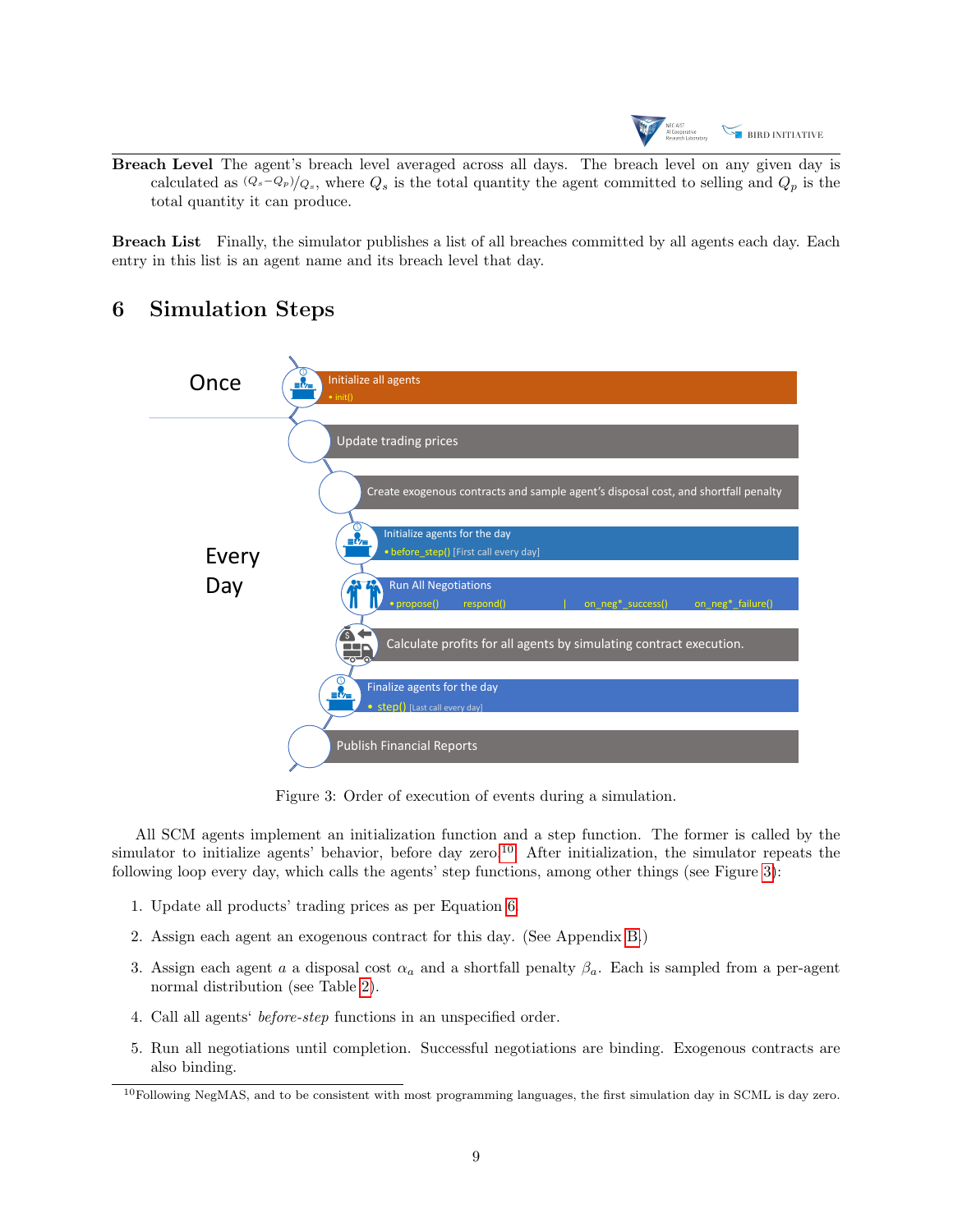

- 6. Calculate each agent's profits (i.e., utility) using Equation [5](#page-6-0) and add the ensuing amounts to the corresponding agents' balances.
- 7. Call the agents' step functions in an unspecified order.
- 8. Publish financial reports, a summary of recent exogenous contracts, and trading prices (every reporting *period* days).

## 7 The SCML Platform

Like SCML 2019 and SCML 2020, SCML 2021 will run on top of NegMAS [\[5\]](#page-15-3), which is a Python framework for developing autonomous negotiation agents embedded in simulation environments.

## 7.1 Negotiators

A negotiator is an entity that conducts negotiations on behalf of an agent. All negotiators must implement the following interface:

Propose Proposes an offer, which is an assignment of values to all negotiation issues.

Respond Either accepts, rejects, or ends the negotiation, in response to an offer.

Negotiators are dynamic entities created by an agent for the purpose of negotiating a contract on its behalf. Two types of negotiators are supported:

- 1. Empowered negotiators are full-on decision makers. They are assigned a utility function when they are created, and they use their utility function to make offers and respond to others' offers.
- 2. Pass-through negotiators merely pass offers and counteroffers through to the agent that created them. Decision making is therefore wholly the responsibility of the creating agent, which is called a **controller**. A controller typically manages multiple negotiators, deciding how to propose and respond for all of them. Together, controllers and pass-through negotiators can be used to implement a centralized negotiation strategy.

## 7.2 Agents (Factory Managers)

An agent (also called a factory manager) controls a factory in the SCM world.

Callbacks Agents can implement a variety of callbacks. The simulator calls them at appropriate times during the simulation. The callbacks starting with **On** need not return anything; they are merely informative. Other callbacks require the agent to take some action (e.g., respond to a negotiation request, etc.).

The first two callbacks are called by the simulator's main loop:

Init Called after the world is initialized, but before the simulation begins.

Befor Step Called in the simulation loop at the beginning of the day after exogenous contracts are created and ufuns are constructed and before any other calls to the agent.

Step Called in the simulation loop at the end of the day after all other calls to the agent are completed.

The next callback is event driven; it are triggered by the event its names suggest:

On Negotiation Success/Failure Called when a negotiation the agent is involved in terminates.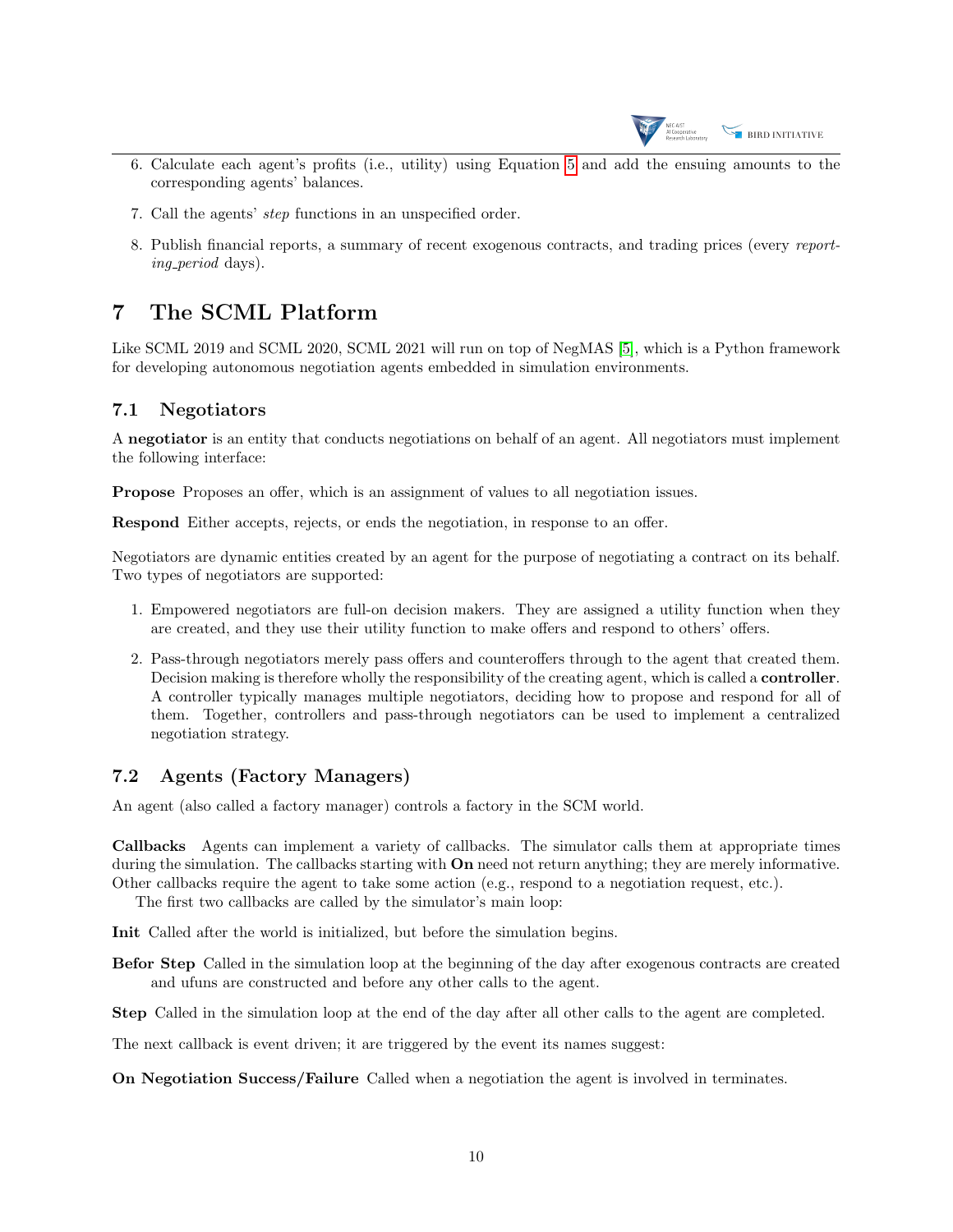

Actions Agents can gather information about their factory and other agents using the following methods:

Get State Reads the factory state.

Bulletin Board Access the bulletin board to read simulation settings (e.g. number of days, current day), product information, breach list, financial reports, exogenous contract summaries, and trading prices.

### 8 Tournament Mechanics

To participate in the Supply Chain Management League (SCML), you should write and submit code for an autonomous agent that acts as a factory manager.

In the OneShot track, at most one instantiation of each agent will run in each simulation, together with an unknown mix of additional agents prepared by other participants and by the organizing committee. An agent's performance will be measured by its score, which will be computed as the *truncated mean*<sup>[11](#page-10-0)</sup> of the utilities (i.e., profits) accrued by all the factories it is assigned to manage across all simulations. The profit accrued by an agent during one day in one simulation is calculated according to Equation [5.](#page-6-0)

All tournaments will be conducted in two rounds, a qualifying round and a final round. All entrants that are not judged to break any of the SCML and ANAC submission rules will be entered into the qualifying rounds. Top-scoring agents in the qualifying round will then be entered into the final round.

The final results will be announced at IJCAI 2021. It is expected that finalists will send a representative to the ANAC workshop (at IJCAI 2021), where they will have the opportunity to present their agent.

## A Simulation Parameters

The behavior of the simulator is controlled by the following hyperparameters. In this list, we first describe the hyperparameter, and then indicate its variable name in the SCML code base (in parentheses).

Number of simulation days  $(n\_steps) \in \mathbb{Z}^+_{\infty}$  The maximum number of simulation days in a single run.

Total simulation time  $(time\_limit) \in \mathbb{R}^+_{\infty}$  The maximum number of seconds in a single run.

Reporting period (reporting period) The number of days between periodic financial reports.

Negotiation rounds limit (neg\_n\_steps)  $\in \mathbb{Z}^+_{\infty}$  The maximum number of rounds in a negotiation.

Negotiation time limit (neg\_time\_limit)  $\in \mathbb{R}^+_\infty$  The maximum number of seconds in a negotiation.

- Offer Time Limit (neg\_step\_time\_limit)  $\in \Re_{\infty}^+$  The number of seconds between acceptable offers. If an offer is not received within this time limit, the negotiation ends.
- Negotiation speed multiplier (negotiation\_speed)  $\in \mathbb{Z}_{\infty}^{+}$  The number of rounds in a negotiation per simulation day.

<span id="page-10-0"></span>Table [1](#page-11-0) lists the simulator parameters and their settings for SCML 2021 OneShot.

 $11$ An agent's truncated mean will be calculated by first sorting that agent's scores in all the simulations, and then removing the top and bottom  $x_t$  and  $x_b$  scores from that agent's sorted list, where  $x_t$  and  $x_b$  are values selected by the organizing committee to balance test efficiency (taking into account scores from as many simulations as possible) and robustness (insensitivity to outliers, or to a few simulations in which the agent realizes extremely high or low profits).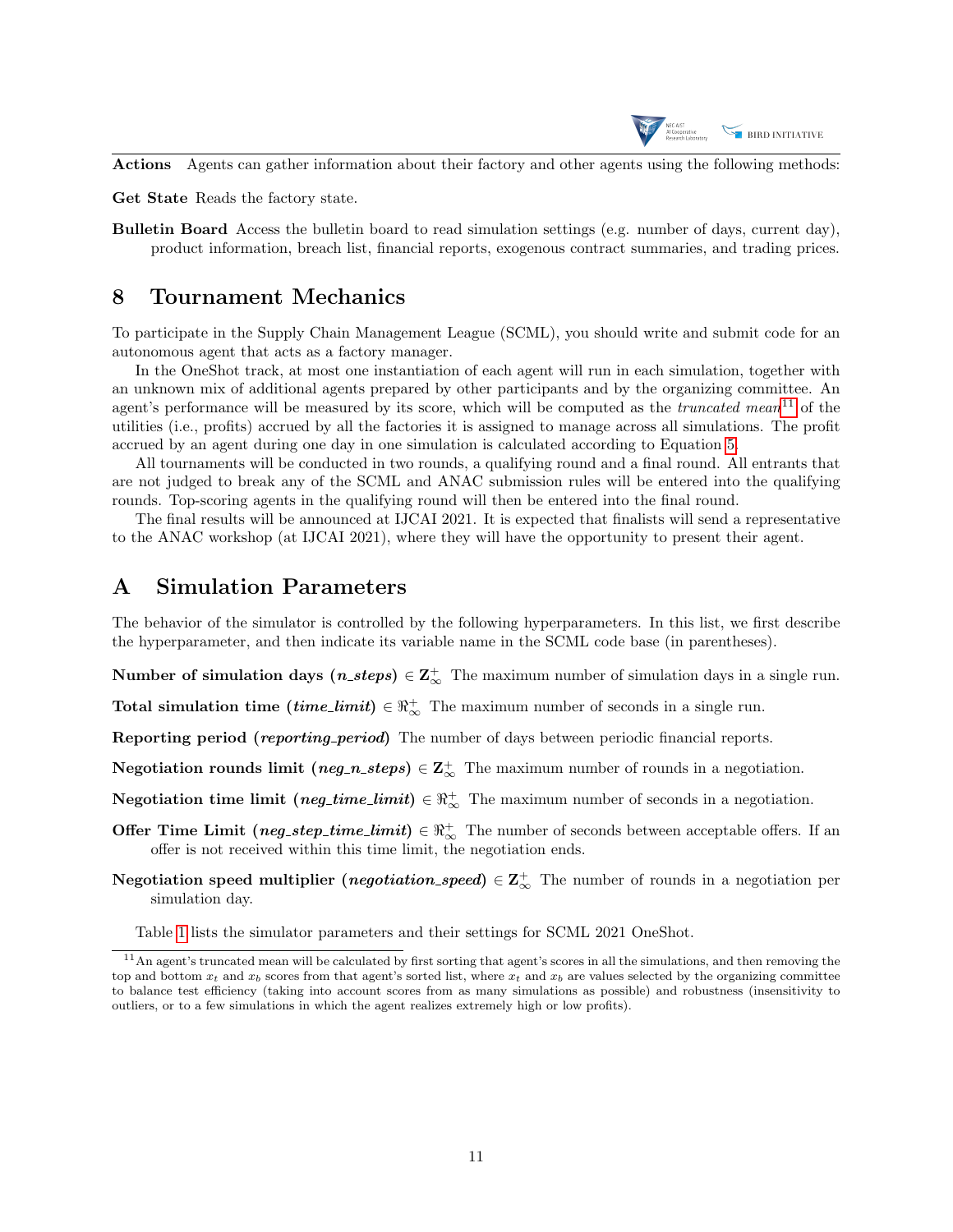

<span id="page-11-0"></span>

| Setting                            | Value                          | <b>Notes</b>                                   |  |  |
|------------------------------------|--------------------------------|------------------------------------------------|--|--|
| Number of simulation days $(S)$    | 50 < S < 200                   | Based on available computational resources.    |  |  |
| Total simulation time (in seconds) | 7200                           | Two hours                                      |  |  |
| Reporting period                   | 5                              |                                                |  |  |
| <b>Negotiation Settings</b>        |                                |                                                |  |  |
| Negotiation rounds limit           | 20                             |                                                |  |  |
| Negotiation time limit (in second) | 120                            | Two minutes                                    |  |  |
| Offer time limit (in seconds)      | 10                             |                                                |  |  |
| Negotiation speed multiplier       | 21                             | All negotiations end the day they begin.       |  |  |
| <b>Negotiation Agenda Settings</b> |                                |                                                |  |  |
| Trading price parameters           | $\gamma = 0.9, Q_{-1}(p) = 50$ | Control the evaluation of trading prices.      |  |  |
| Price multiplier                   | $\kappa \sim U(1.5, 2.0)$      | The negotiation price issue factor, multi-     |  |  |
|                                    |                                | plied/divided by current trading prices to set |  |  |
|                                    |                                | the limit.                                     |  |  |

Table 1: Simulator parameter settings for SCML 2021 OneShot.

## <span id="page-11-1"></span>B World Configurations

An SCML-OneShot tournament comprises multiple simulations, each one characterized by a world configuration, which in turn comprises the following:

- 1. A two-level supply chain, which consists of exactly three products and two corresponding manufacturing processes.
- 2. Some number of factories at both levels in the chain, with an assignment of agents (i.e., factory managers) to each factory.
- 3. Factory profiles such that each factory is characterized by some number of lines  $(\lambda)$ , constant across all factories in OneShot 2021), a production cost  $m_a$ , an initial balance  $b_l$ , which is constant across all factories at the same level in the chain in OneShot 2021.
- 4. Exogenous buy contract parameters for the raw material and exogenous sell contract parameters for the final product.
- 5. Utility function parameters, including a mean and a variance, for all agents, of their disposal cost and shortfall penalty distributions.

All of the above configuration settings are determined by parameters that appear in Table [2,](#page-12-0) with the exception of the last (utility function parameters), which are described in Table [3.](#page-13-0)

The following is a simplified<sup>[12](#page-11-2)</sup> sketch of the process used to generate a OneShot world configuration:

- Sample the simulator parameters listed in Tables [2](#page-12-0) and [3.](#page-13-0)[13](#page-11-3)
- Generate catalog prices for each product  $\rho$  (produced at level  $l = \rho 1$ ) as the sum of the input and production costs: for all  $\rho \in \{1, \ldots, L+1\}$ ,  $cp_{\rho} = (cp_l + \mu_{\rho}) (1 + \pi_l)$ , where  $\mu_{\rho} = \frac{1}{|\mathcal{A}|_l} \sum_{a=0}^{|\mathcal{A}|_l} m_a$ .
- Set the total number of active lines per process/level on all days  $d \in [0, S 1]$ , given the production capability factor (productivity per process)  $\eta_l(d)$ , to be  $A_l(d) = |\lambda_l \eta_l(d)|$ . Consequently, the total production capacity for product  $\rho$  (produced at level  $l = \rho - 1$ ) on day d is  $Q_{\rho}(d) = \min\{Q_l(d -$ 1),  $A_l(d)$ , for all  $\rho \in \{1, ..., L+1\}$ , and  $Q_0(d) = A_0(d)$ .

<span id="page-11-2"></span><sup>12</sup>See the SCML2020OneShotWorld.generate() method for more details.

<span id="page-11-3"></span> $^{13}U$  denotes the uniform distribution and  $\mathcal{N},$  the normal distribution.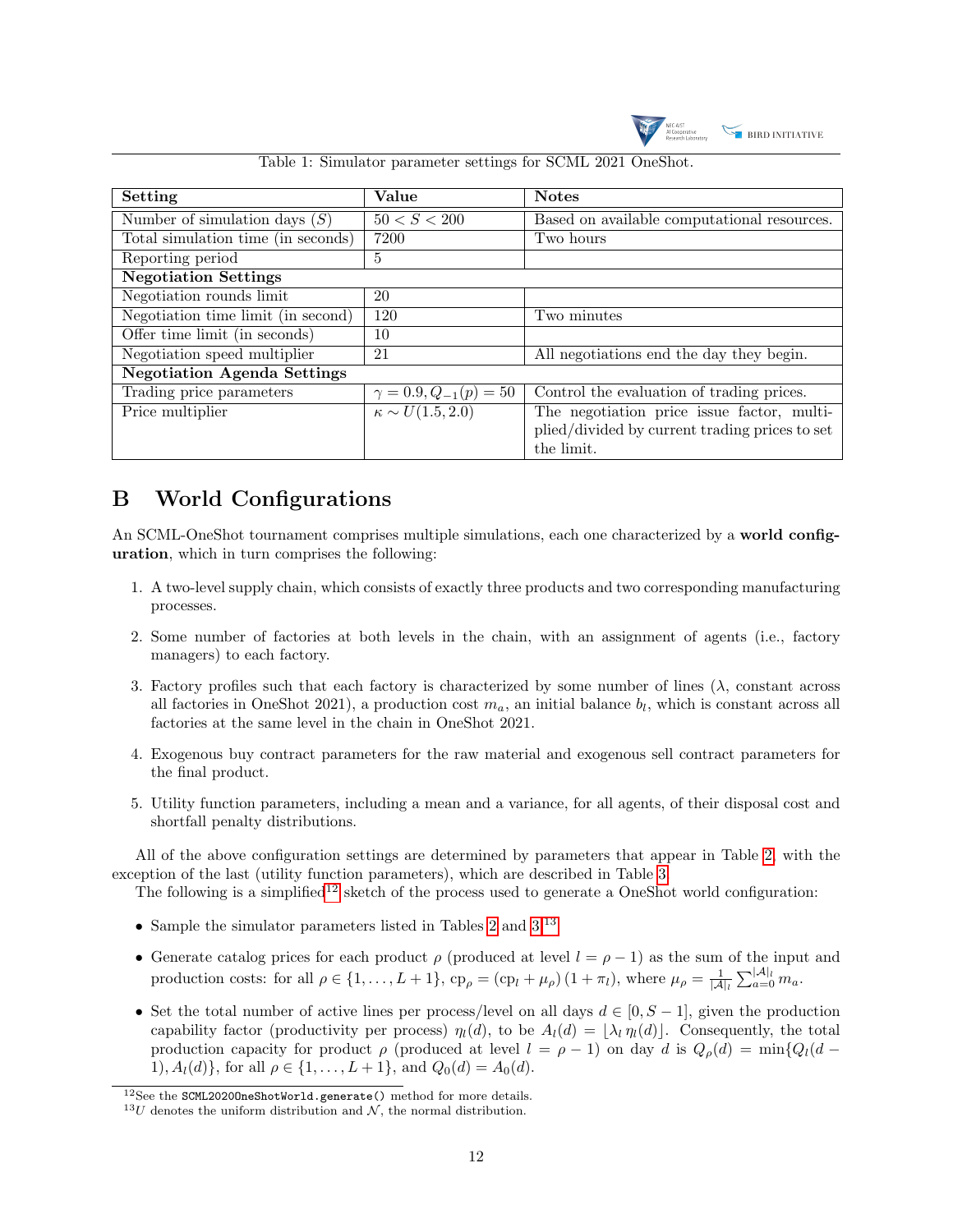

<span id="page-12-0"></span>Table 2: Simulator parameters for SCML world generation. We write l for manufacturing process/production level,  $\rho$  for product,  $a$  for agents/factory managers, and  $d$  for days.

| Setting                                     | <b>Distribution</b>                                    | <b>Notes</b>                                            |
|---------------------------------------------|--------------------------------------------------------|---------------------------------------------------------|
| Number of processes (levels)                | $\overline{L=2}$                                       | Number of processes/levels. The ac-                     |
|                                             |                                                        | tual number will depend on the num-                     |
|                                             |                                                        | ber of participants, and will vary be-                  |
|                                             |                                                        | tween simulations.                                      |
| Number of factories per process (level) $l$ | for all $l$<br>$ \mathcal{A} _l$<br>$\geq 4,$<br>$\in$ | Number of factories that can execute                    |
|                                             | $\{0,\ldots,L\}$                                       | each process. The actual number will                    |
|                                             |                                                        | depend on the number of participants,                   |
|                                             |                                                        | and will vary between simulations.                      |
| Production cost at process (level) $l$      | $m_l \sim l \times U[1, 10]$                           | Production costs increase with level.                   |
|                                             |                                                        | They are higher for intermediate prod-                  |
|                                             |                                                        | ucts closer to the finished product, and                |
|                                             |                                                        | lower for those closer to the raw mate-                 |
|                                             |                                                        | rial.                                                   |
| Profit per process (level) $l$              | $\pi_l \sim \mathcal{N}(U[0.1, 0.2], 0.05)$            | The profit achievable if all factories                  |
|                                             |                                                        | exchanged products at catalog prices                    |
|                                             |                                                        | and produced at maximum capacity,                       |
|                                             |                                                        | assuming they all incurred the average                  |
|                                             |                                                        | production cost.                                        |
| Productivity per process (level) $l$        | $\eta_l(d) \sim U[0.8, 1.0],$ for all                  | The fraction of production lines per                    |
|                                             | $d \in \{0, \ldots, S-1\}$                             | process that are assumed occupied                       |
|                                             |                                                        | when generating the configuration                       |
|                                             |                                                        | (sampled independently for each pro-                    |
|                                             |                                                        | cess and day).<br>Number of lines per level $\lambda_l$ |
| Number of lines per factory $a$             | $\lambda_a=10$                                         |                                                         |
|                                             |                                                        | $\sum_{a=0}^{ \mathcal{A} _l} \lambda_a.$               |
| Raw material catalog price                  | $c_{p_0} = 10$                                         | Raw material catalog price, on which                    |
|                                             |                                                        | all other catalog prices depend.                        |
| Cash availability                           | $\xi \sim U[1.5, 2.5]$                                 | When $\xi > 1$ , the cash injected into                 |
|                                             |                                                        | the simulator beyond a base amount,                     |
|                                             |                                                        | which is what would be required for                     |
|                                             |                                                        | each factory to execute its manufac-                    |
|                                             |                                                        | turing process to produce an average                    |
|                                             |                                                        | quantity assuming average production                    |
|                                             |                                                        | costs and catalog prices.                               |
| Price relative std. dev. per product $\rho$ | $\sigma_{\rho} \sim U[0.1, 0.2]$                       | The fraction of the mean that yields                    |
|                                             |                                                        | the standard deviation from which ex-                   |
|                                             |                                                        | ogenous contract prices are sampled.                    |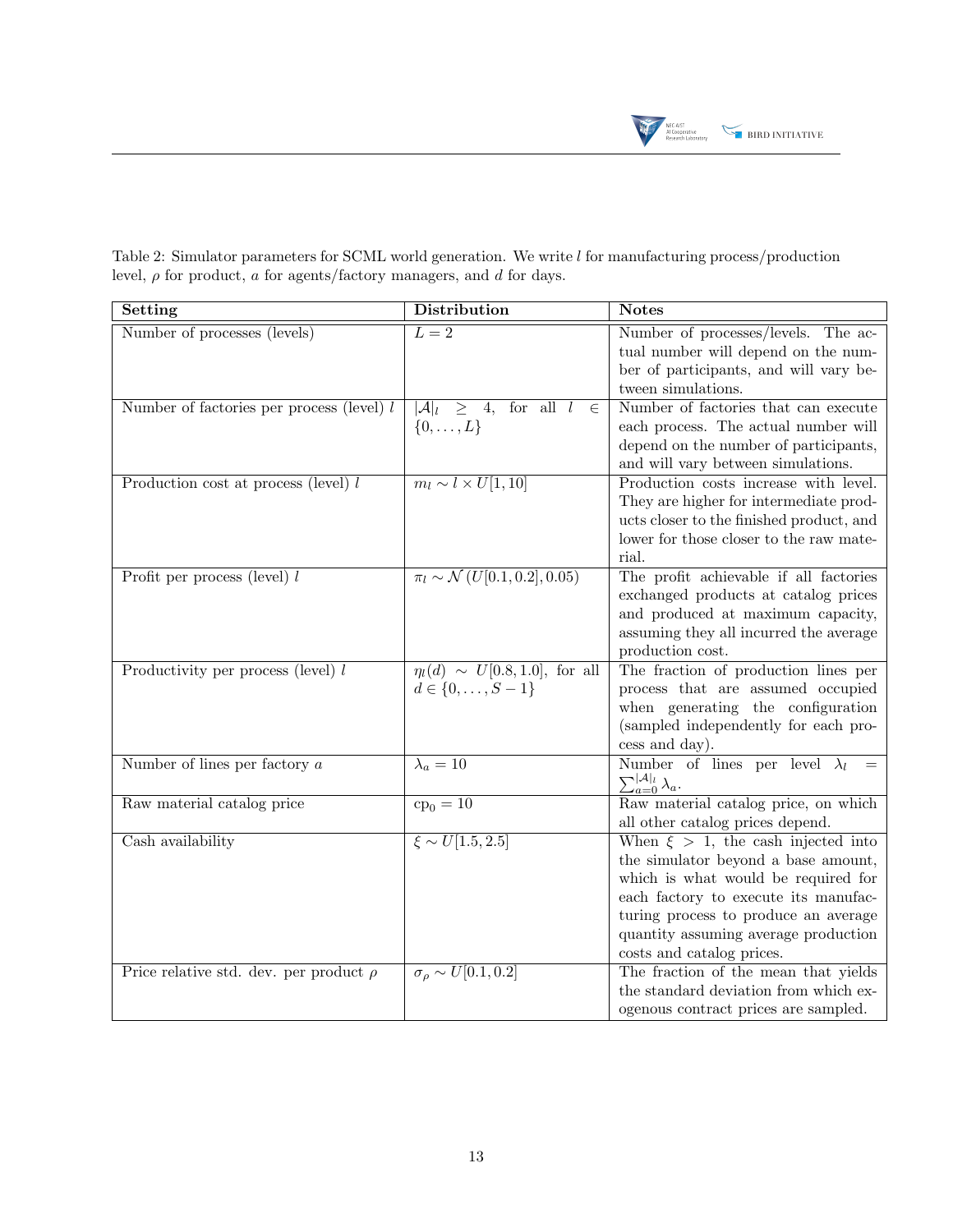

<span id="page-13-0"></span>

|  | Table 3: Parameters for OneShot utility function generation. All of these paramters are per agent. |  |  |
|--|----------------------------------------------------------------------------------------------------|--|--|
|  |                                                                                                    |  |  |

| Setting                                                                                                                    | Distribution                                                                    | <b>Notes</b>                              |  |  |
|----------------------------------------------------------------------------------------------------------------------------|---------------------------------------------------------------------------------|-------------------------------------------|--|--|
| Production costs                                                                                                           | $m_a \sim U[m_l, 4 \times m_l]$                                                 | Per-agent production costs                |  |  |
| Disposal Cost Distributions <sup>†</sup>                                                                                   | $\mu_{a}^{\alpha} \sim U(0.0, 0.2)$                                             | Per-agent disposal cost distributions     |  |  |
|                                                                                                                            | $\sigma_a^{\alpha} \sim U(0.0, 0.02)$                                           |                                           |  |  |
| Shortfall Penalty Distributions <sup>†</sup>                                                                               | $\mu_a^{\beta} \sim \overline{U(0.2, 1.0)}$                                     | Per-agent shortfall penalty distributions |  |  |
|                                                                                                                            | $\sigma_a^{\beta} \sim U(0.0, 0.1)$                                             |                                           |  |  |
| Day $d$ 's disposal costs and                                                                                              | $\alpha_a(d) \sim \mathcal{N}(\mu_a^{\alpha}, \sigma_a^{\alpha}\mu_a^{\alpha})$ | Sampled per agent per day                 |  |  |
| shortfall penalties                                                                                                        | $\beta_a(d) \sim \mathcal{N}(\mu_{a\beta}, \sigma^{\beta}_{a} \mu^{\beta}_{a})$ |                                           |  |  |
| $\dagger$ If sampled disposal costs or shortfall penalties are negative, the corresponding absolute value is used instead, |                                                                                 |                                           |  |  |
| which amounts to slightly increasing the probability of small values for each.                                             |                                                                                 |                                           |  |  |

• Compute the endowments for the factories at level l (producing product  $\rho = l + 1$ ) as follows: for all  $l \in \{0, \ldots, L-1\},\$ 

$$
b_l = \xi \left(\frac{cp_l + \mu_\rho}{|\mathcal{A}|_l}\right) \sum_{d=0}^{S-1} Q_\rho(d)
$$

This initial balance is intended to be sufficient so that each factory can cover the cost of producing an average quantity of the product at its level for the duration of the simulation, even if it never sells anything. More specifically, in this calculation, each factory is assumed to buy  $\mathcal{Q}_{\rho}(d)/|\mathcal{A}|_l$  inputs at catalog prices cp<sub>l</sub>, and produce that same quantity of outputs at an average cost  $\mu_{\rho}$ , each and every day of the simulation. For  $\xi > 1$ , this design ensures that the average factory will not go bankrupt, although it does not guarantee the same for any particular agent.

• The total quantity of the raw material across all exogenous buy contracts with a delivery date on day d is  $Q_0(d)$ , and the total quantity of the finished product across all exogenous sell contracts with a delivery date on day d is  $Q_L(d)$ . These totals are divided among the corresponding factories randomly, but in such a way that the fraction of exogenous contracts assigned to one factory relative to others at the same level remains consistent throughout a simulation. For example, one agent may have quantities hovering around 4, and another around 6, across all days in the simulation.

The price is sampled from a normal distribution with mean equal to the product's catalog price  $cp<sub>o</sub>$  and standard deviation  $\sigma_\rho c_{\rho\rho}$ . With the current settings, in which  $\sigma_\rho \sim U[0.1, 0.2]$ , the standard deviation will be somewhere between  $10\%$  and  $20\%$  of the mean for each product.

## C Tournament Generation

• Utility function parameters are subject to change.

This section describes the process of running a tournament in more detail. Note, however, that these details are subject to change without notice.

Note: You can safely skip this section if you are not interested in these details. The main takeaway is: when you design your agents, you should not make any assumptions about the other agents in the world.

We start by differentiating between two concepts:

Basic Configuration A world configuration up to the assignment of agents to factories.

Assigned Configuration A basic configuration with all factories assigned to agents (i.e, factory managers) that is, a world configuration.

We assume a set of C competitors denoted by  $C = \{0, \ldots, C-1\}$ . In general, the number C is smaller than the number of submitted agents, as not all submitted agents will participate in all simulations. On the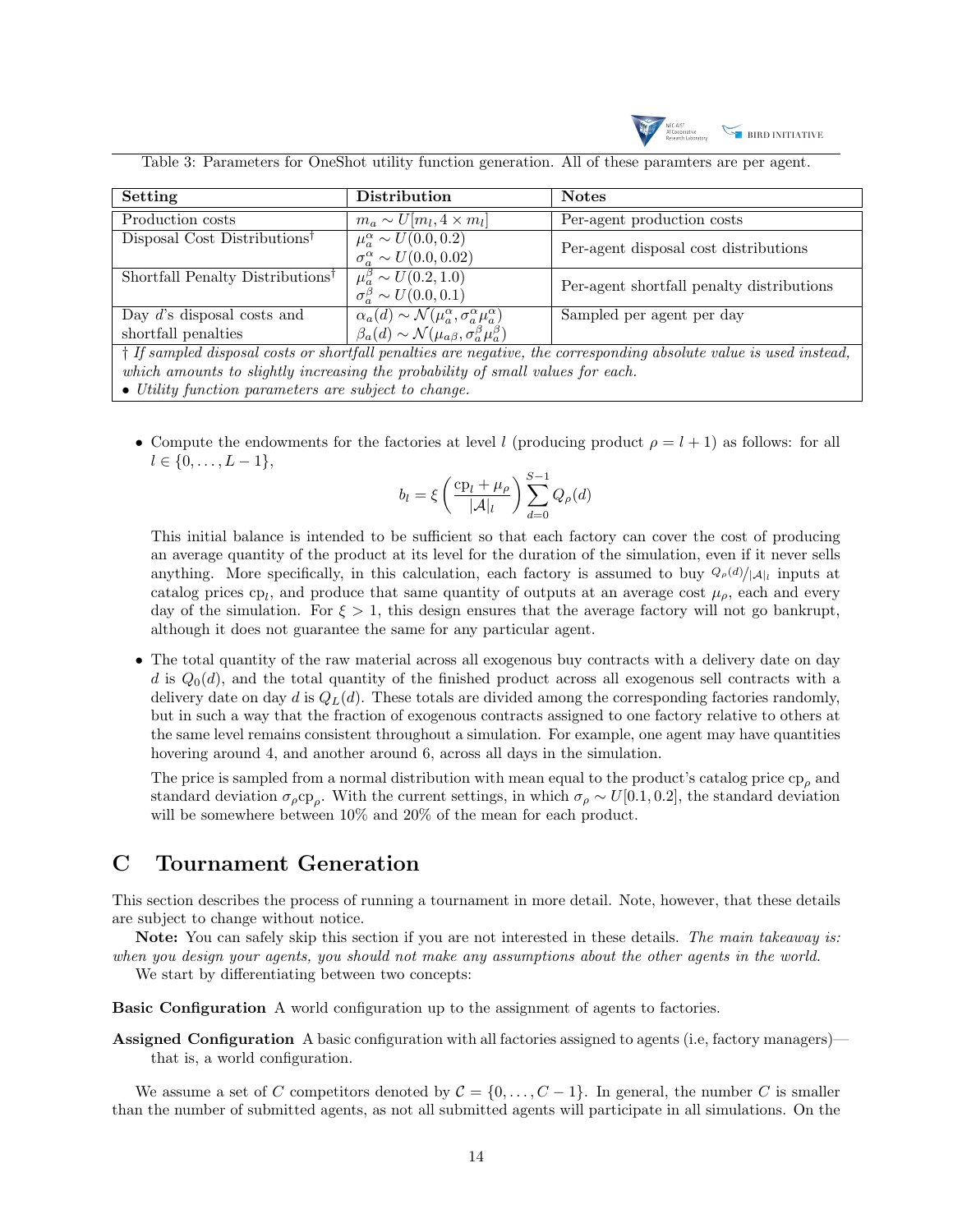contrary, the tournament will be run in a round-robin fashion, with, for example,  $C = 3$ , so that only three submitted agents partake in each simulation. The remaining agents, if any, will be default agents designed by the SCML organizing committee. These default agents are designed to facilitate trade, and are included in the round robin to create a fair competition among various combinations of submitted agents.

We denote by  $A_i$  the number of copies of competitors (i.e., agents) of type  $i \in \mathcal{C}$  included in any given simulation. Note that  $A_i$  is 1 in the OneShot track.

A basic configuration is generated as follows:

- 1. Simulation parameters are set as described in Section [6.](#page-8-2)
- 2. If this is a standard competition,  $A_i$  is set to 1; otherwise, it is a collusion competition, and  $A_i \sim U[2, 4]$ .
- 3. Draw a number of levels/processes  $L \sim U(2, 5)$ .
- 4. For each process/production level (l), draw a number of factories/agents  $|\mathcal{A}|_l \sim U(2,x)$ , where x is selected such that  $|A|_l L \geq A_i C$ .
- 5. Generate the rest of a basic configuration, given L and  $|\mathcal{A}|_l$ , as per Appendix [B.](#page-11-1)
- 6. Select  $A_iC$  of the factories and call them the assignable factories. Partition this set into C sets of factories,  $B_0, \ldots, B_{C-1}$ , each of cardinality  $A_i$ .

Now that we have a basic configuration and a partition of the assignable factories, we generate  $A_i$  copies of each agent type  $i$ . The factory sets in the partition are then randomly matched with the agent types: e.g., agent type i might be assigned to factory set  $B_i$ , for all agent types  $i \in \mathcal{C}$ . The result of this process is a world configuration, which is simulated until completion  $K \geq 1$  times.

The assignment of agent types to factory sets is then rotated one step (i.e., factories assigned to agent type i are assigned to agent type  $i+1 \mod C$ , and the world is simulated again with this new assignment another K times. This process is repeated  $C$  times ensuring that every agent type is assigned to every factory set in the partition, and that each such assignment is simulated  $K$  times.

Let's walk through an example to clarify this process. Assume three competing agents (i.e., agent types),  $A_0$ ,  $A_1$ , and  $A_2$ , are participating in the collusion league, so let's create three copies of each type. Now assume a world of 10 factories, distributed over three levels,  $L_0$ ,  $L_1$ , and  $L_2$ , with three factories at level 0; two at level 1; and five at level 2. We partition these 10 factories into factory sets at random. For example,  $B_0 = \{0, 3, 5\}, B_1 = \{1, 2, 9\}, \text{ and } B_2 = \{6, 7, 8\}, \text{ with one factory (4) leftover, to be assigned to }$ the organizing committee's agents. Now the first set of K simulations will assign  $B_0$  to  $A_0$ ,  $B_1$  to  $A_1$ , and  $B_2$  to  $A_2$ ; the second will rotate this assignment, so that  $B_0$  is assigned to  $A_1$ ,  $B_1$  to  $A_2$ , and  $B_2$  to  $A_0$ ; and the third will rotate this assignment again, so that  $B_0$  is assigned to  $A_2$ ,  $B_1$  to  $A_0$ , and  $B_2$  to  $A_1$ .

The number of basic configurations and the number of simulations of each assigned configuration will be determined based on available computational resources. However, as per the aforementioned process, the number of assigned configurations for each basic configuration will always be equal to the number of competitors,  $C$ . If the number of submitted agents is actually  $C$ , not 3, and the competition is run with  $M$ agent types present in each simulation, not 3, then this process will be repeated  $\binom{C}{M}$  times, for each possible choice of M agents among C competitors, leading to  $KM\binom{C}{M} = \frac{C!K}{(M-1)!(C-M)!}$  simulations for each basic configuration. [14](#page-14-1)

## References

<span id="page-14-0"></span>[1] T. Baarslag, K. Hindriks, C. Jonker, S. Kraus, and R. Lin, "The first automated negotiating agents competition (ANAC 2010)," in New Trends in agent-based complex automated negotiations, pp. 113–135, 2012.

<span id="page-14-1"></span><sup>&</sup>lt;sup>14</sup>The number of agent types per simulation  $(M)$  can range between 2 and C.